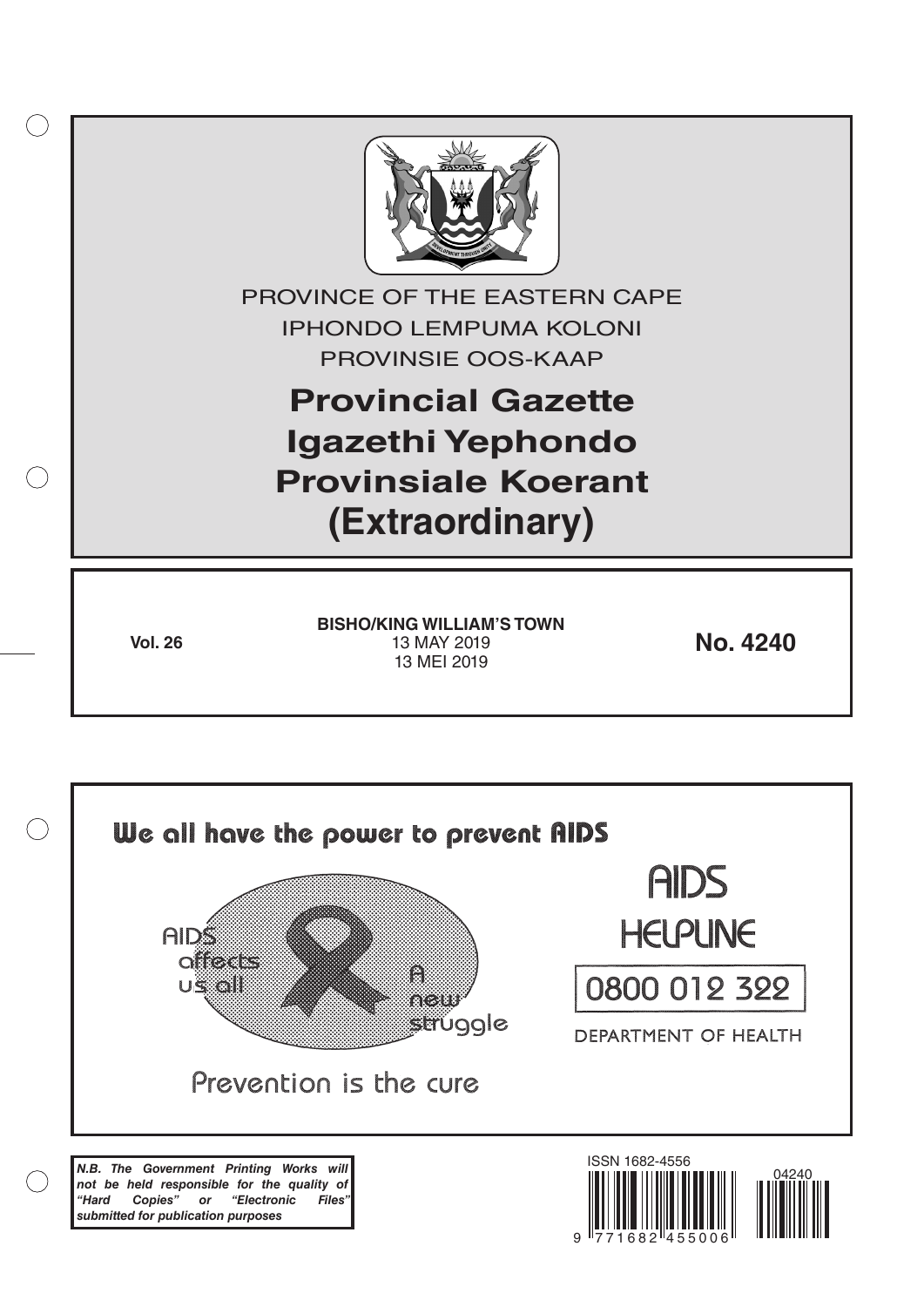# **IMPORTANT NOTICE:**

**The GovernmenT PrinTinG Works Will noT be held resPonsible for any errors ThaT miGhT occur due To The submission of incomPleTe / incorrecT / illeGible coPy.**

**no fuTure queries Will be handled in connecTion WiTh The above.**

## **CONTENTS**

|     |                                                                                                      | Gazette<br>No. | Page<br>No. |
|-----|------------------------------------------------------------------------------------------------------|----------------|-------------|
|     | <b>PROVINCIAL NOTICES • PROVINSIALE KENNISGEWINGS</b>                                                |                |             |
| 136 | Gambling Act, 1997 (Act No. 5 of 1997) (Eastern Cape) (as amended): Amendment of licence conditions: | 4240           |             |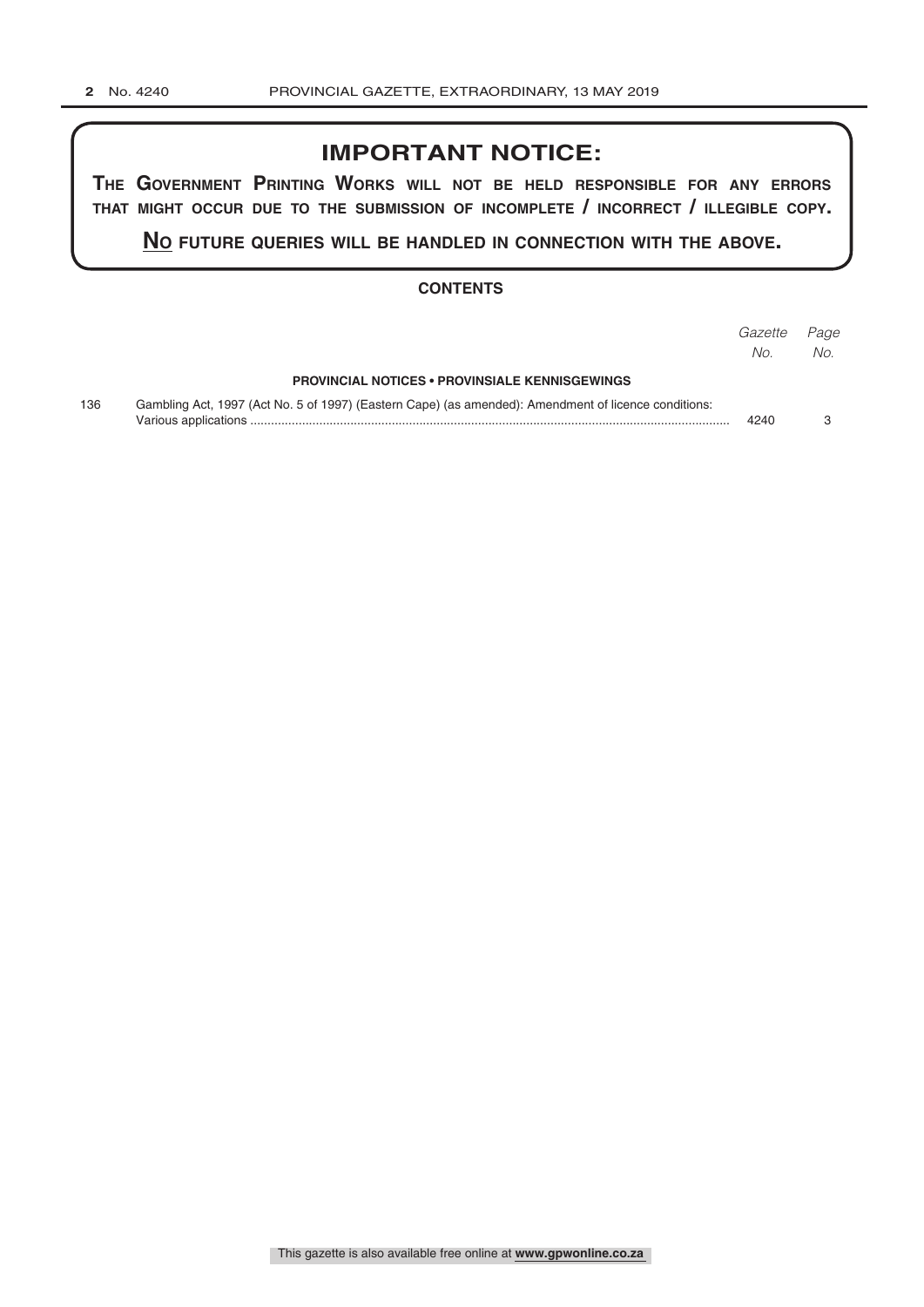## Provincial Notices • Provinsiale Kennisgewings

## **PROVINCIAL NOTICE 136 OF 2019**

## **NOTICE OF LODGEMENT OF AN APPLICATION FOR AMENDMENT OF LICENCE CONDITIONS IN TERMS OF THE GAMBLING ACT, 1997 (ACT NO. 5 OF 1997) (EASTERN CAPE) (as amended)**

**NOTICE IS HEREBY GIVEN** that an application for amendment of licence conditions in terms of section 35 of the Gambling Act, 1997 (Act No. 5 of 1997) (Eastern Cape) (as amended), particulars of which are set out in the Schedule hereunder, has been lodged with the Eastern Cape Gambling Board.

The application may be inspected by any person at the offices of the Eastern Cape Gambling Board, ECGB Building, Quenera Park, Quenera Drive, Beacon Bay, East London and at the offices of the Applicant at the 1<sup>st</sup> Floor, Rochelle Centre, Greenacres, Port Elizabeth.

Any objections, petitions or representations shall be lodged with the Chief Executive Officer of the Board within one (1) month of the date of this notice, which commences on **13 May 2019 until 12 June 2019.**

All objections and comments shall specify: the application to which the objection or comment relates; the grounds on which the objection is founded; in the case of comment; full particulars or facts in substantiation thereof: the name, address, telephone and fax number of the objector or person making the comment and a statement whether the objector or person making the comment wishes to make oral representations when the application is heard.

A person lodging representations may show cause why the Board may determine that his or her identity should not be divulged.

The under-mentioned figures used in brackets in Schedules have the following meanings:

- (1) = The name and address of the applicant;
- $(2)$  = If the applicant is a company or other corporate body, the names of all persons who have a financial or other interest of 5% or more in the applicant;
- (3) = In the case of a company the initials and surnames of all directors of the company;
- (4) = The type of application applied for; and
- (5) = The address of the premises from which the applicant intends to operate from.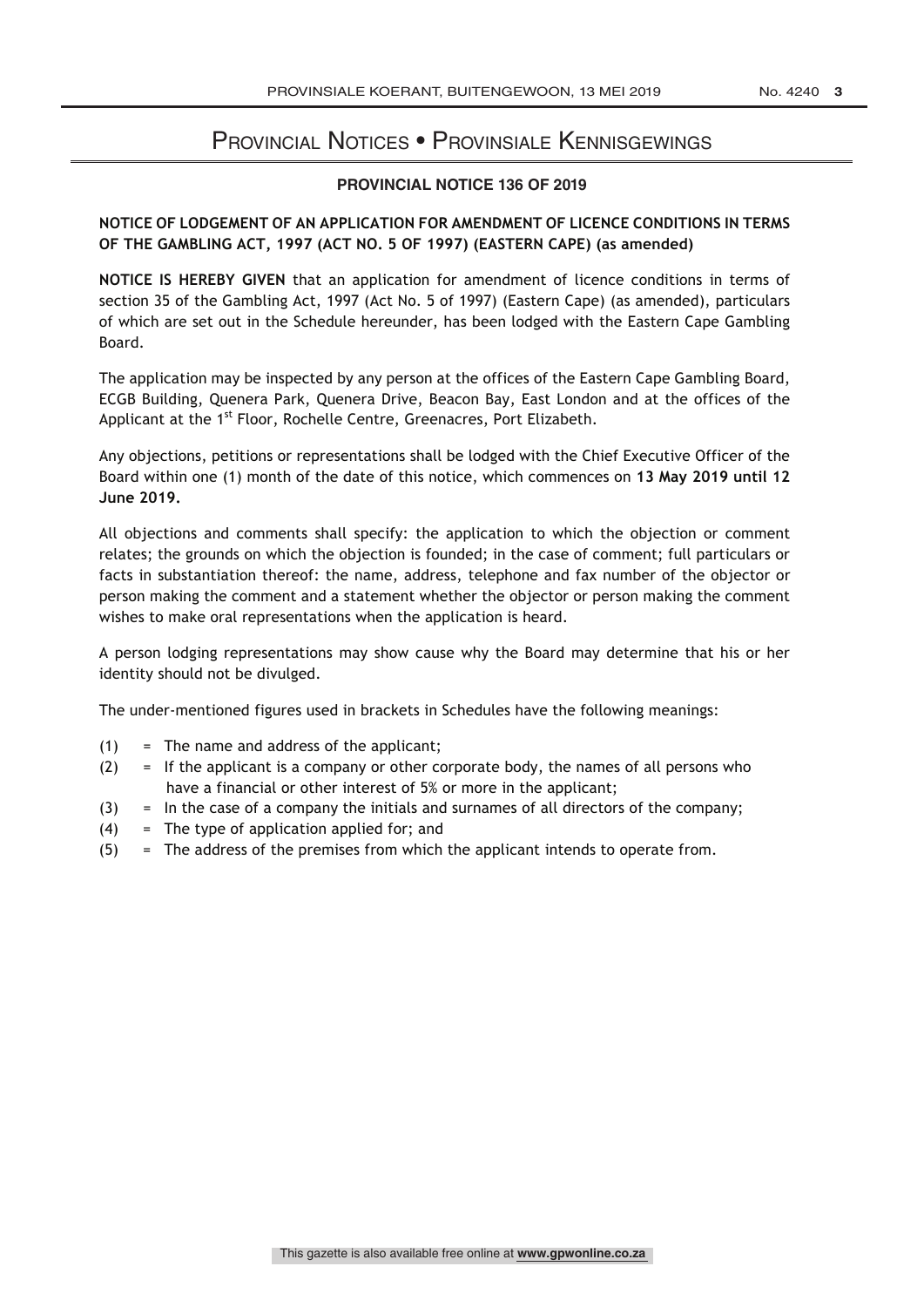### **SCHEDULE A – AMENDMENT OF LICENCE CONDITIONS**

#### **A1**

- (1) W H van der Vyver (Pty) Ltd (2014/043553/07) trading as Marshalls World of Sport, No. 28 Broadway, Durban North;
- (2) Marshalls World of Sport Holdings (Pty) Ltd (2014/021943/07) (pending the application for acquisition of a financial interest by the Marshalls World of Sport Employee Share Ownership Trust (IT000725/2018);
- (3) BAW Bowman and JA Marshall;
- (4) Amendment of Licence Condition as proposed or detailed below:

### *Current condition of licence the Applicant seeks to amend: Clause No.13.1*

"The Licensee shall ensure that it employs a minimum of four (4) employees for the Hunters Retreat branch, eighteen (18) employees for the Uitenhage branch, twelve (12) employees for the Linton Grange branch, twenty six (26) employees for the Greenacres branch, eleven (11) employees for the Govan Mbeki branch, eleven (11) employees for the Commercial Road branch, fourteen (14) employees for the KwaZakhele branch, eight (8) employees for the Duncan Village branch, eighteen (18) employees for the East London CBD branch and ten (10) employees for the Motherwell branch as undertaken in the application throughout the Licence Period."

#### *Proposed amendment to clause No. 13.1*

"The Licensee shall ensure that it employs a minimum of three (3) employees for the Hunters Retreat branch, six (6) employees for the Uitenhage branch, six (6) employees for the Linton Grange branch, six (6) employees for the Greenacres branch, four (4) employees for the Govan Mbeki branch, four (4) employees for the Commercial Road branch, eight (8) employees for the KwaZakhele branch, six (6) employees for the Duncan Village branch, eight (8) employees for the East London CBD branch and six (6) employees for the Motherwell branch as undertaken in the application throughout the Licence Period"

 $(5)$  1<sup>st</sup> Floor, Rochelle Centre, Greenacres, Port Elizabeth, Eastern Cape.

**RM Zwane, Chief Executive Officer Eastern Cape Gambling Board ECGB Building, Quenera Park, Quenera Drive Beacon Bay East London 5241**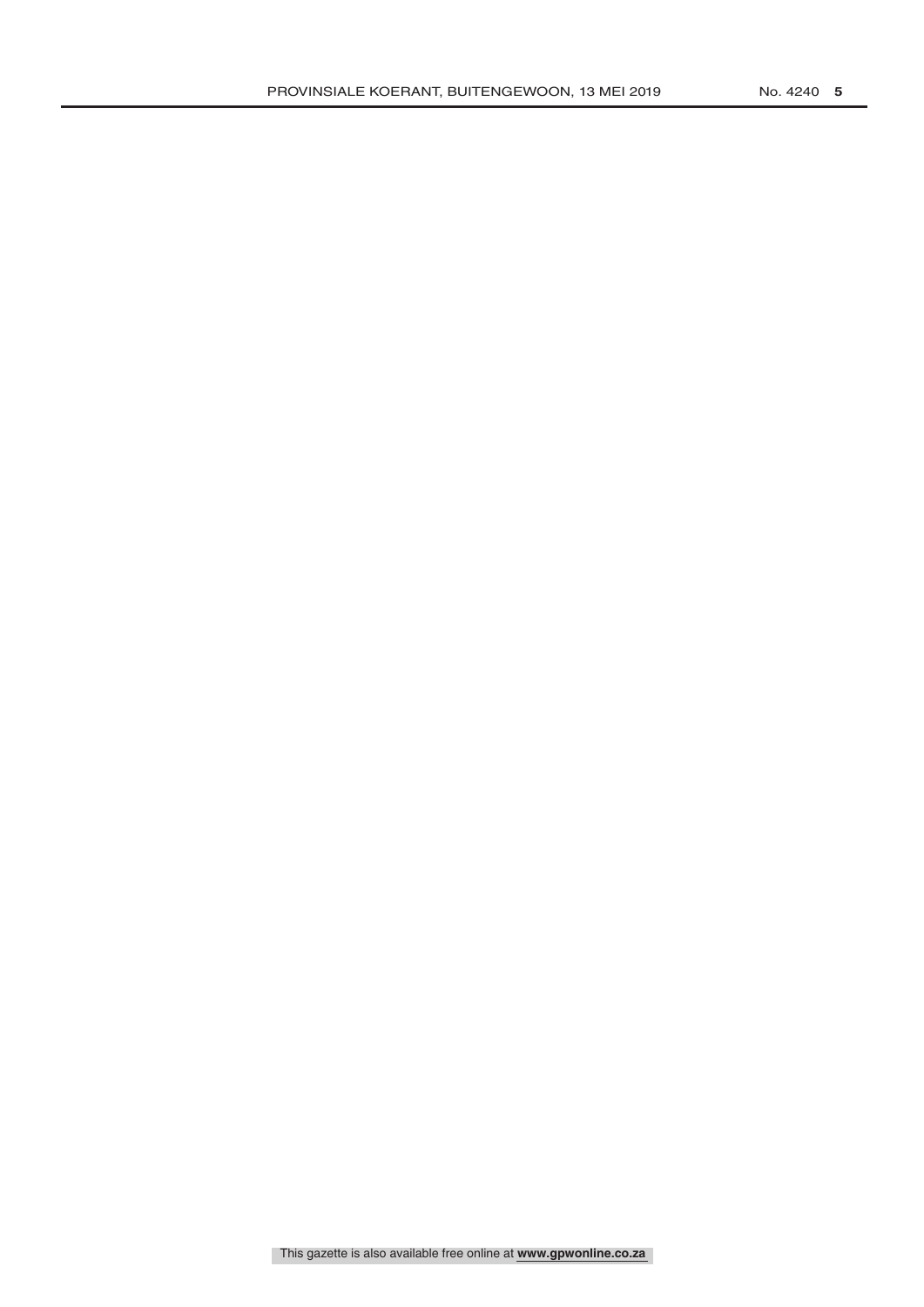This gazette is also available free online at **www.gpwonline.co.za**